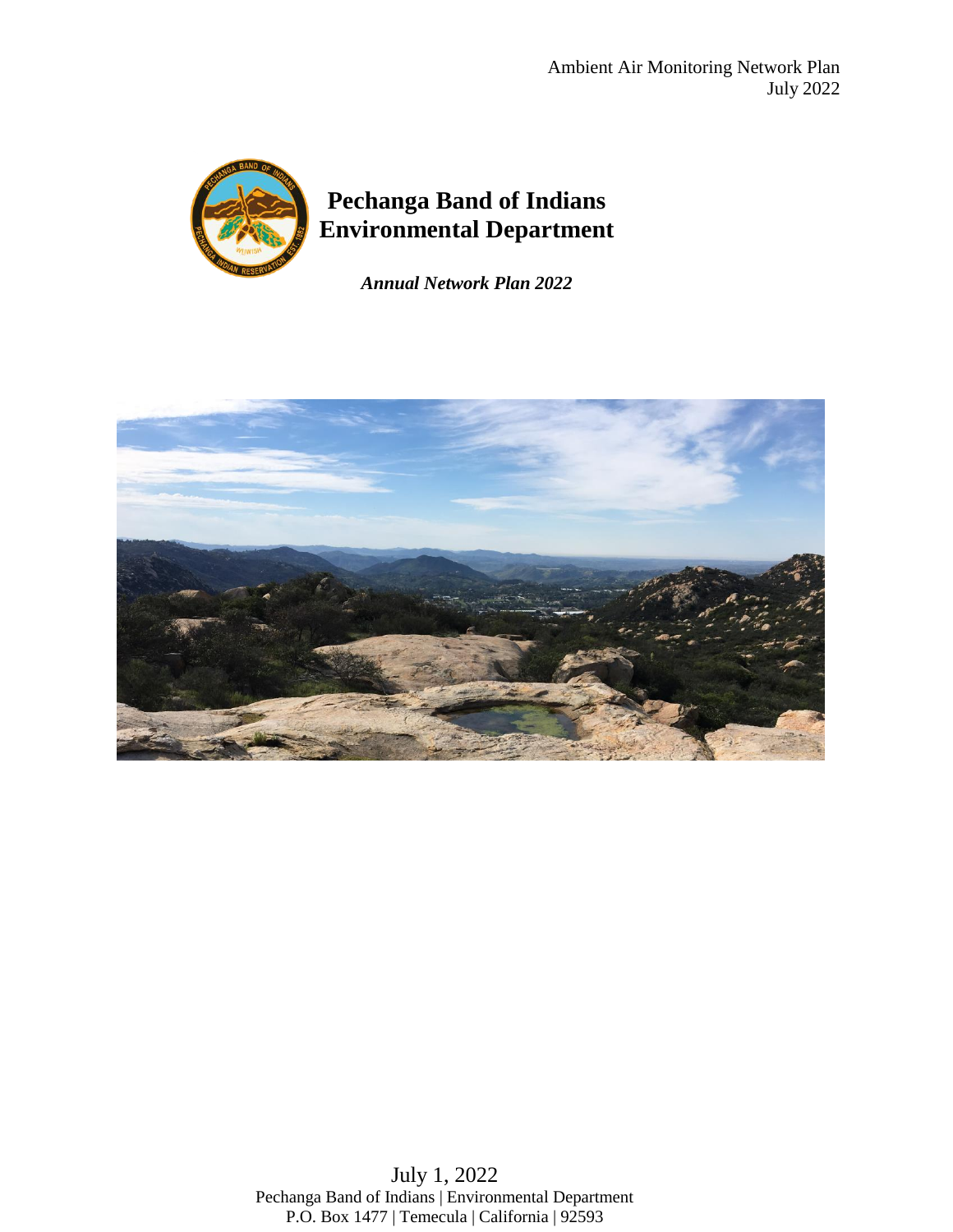### **Table of Contents**

### **Tables**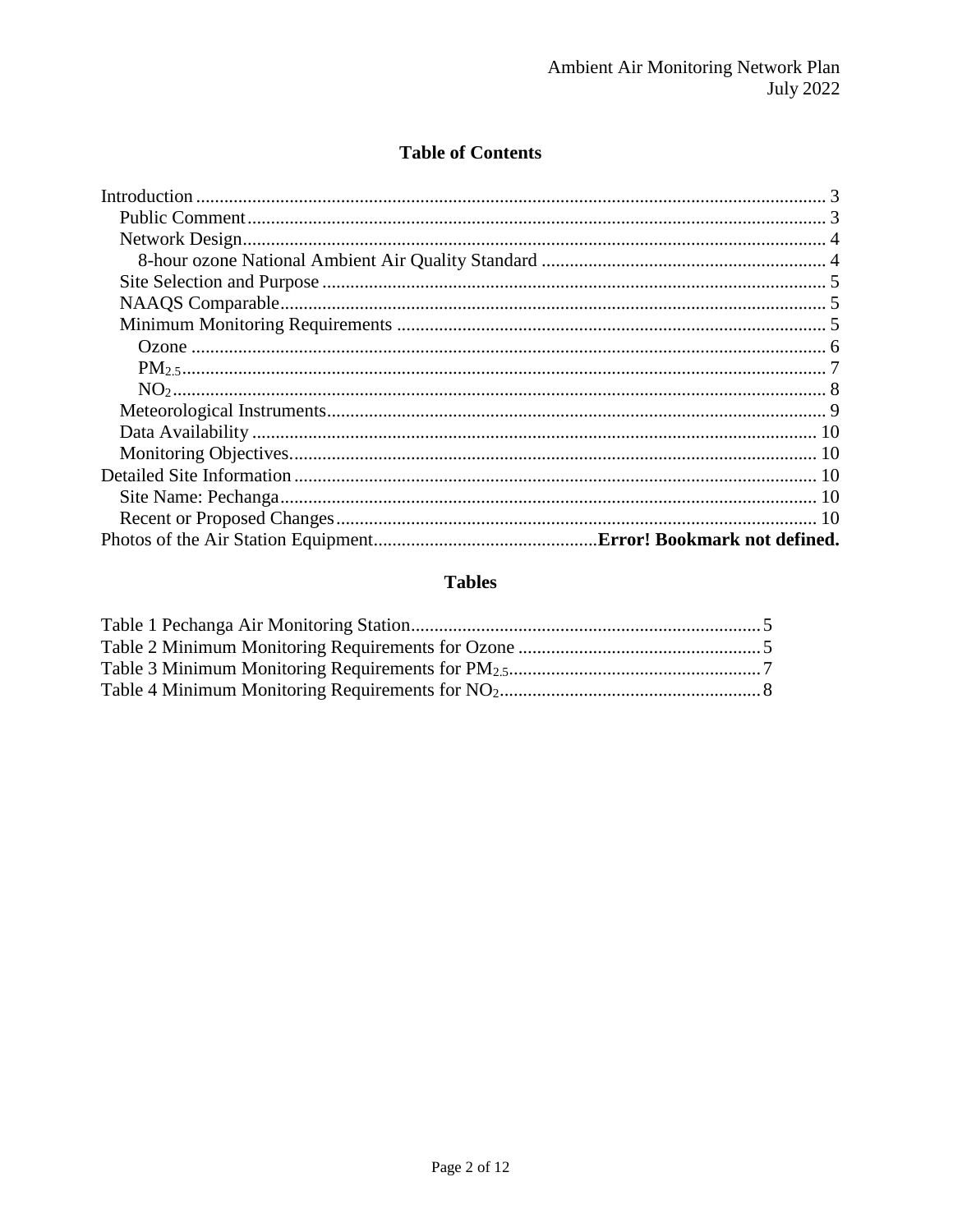# **Introduction**

The United States Environmental Protection Agency (EPA), through the Code of Federal Regulations (CFR) requires the Pechanga Band of Indians (Tribe) to complete the Ambient Air Monitoring Annual Network Plan for the Tribe's ambient air monitoring station. EPA's requirements for the annual plan are listed in 40 CFR § 58.10.

The regulations from Title 40, Part 58, Section 10(a) of the Code of Federal Regulations (40 CFR 58.10,  $(a)(1)$  state that: *"Beginning July 1, 2007, the state, or where applicable local, agency shall submit to the Regional Administrator an annual monitoring network plan which shall provide for the documentation of the establishment and maintenance of an air quality surveillance system that consists of a network of SLAMS monitoring stations that can include FRM, FEM, and ARM monitors that are part of SLAMS, NCore, CSN, PAMS, and SPM stations. The plan shall include a statement of whether the operation of each monitor meets the requirements of appendices A, B, C, D, and E of this part,*  where applicable. The Regional Administrator may require additional information in support of *this statement. The annual monitoring network plan must be made available for public inspection and comment for at least 30 days prior to submission to the EPA and the submitted plan shall include and address, as appropriate, any received comments."*

It is the Tribe's objective to maintain and operate its ambient air monitoring station according to all applicable federal regulations and guideline documents. The air station meets the requirements listed in CFR 58,10 (a)(1); except where otherwise noted, each monitor meets the requirements of appendices A, B, C, D, and E, where applicable. The purpose of this Ambient Air Monitoring Network Plan (Plan) is to provide evidence that current regulations are being met for the Pechanga air monitoring network, to detail any changes proposed for the 18 months following its publication, and to provide specific information on the existing monitoring site.

The Tribe operates the Air Monitoring Program through the Pechanga Environmental Department (PED). The PED staff performs a complete review of the Pechanga Air Program annually to ensure the program is running effectively and within compliance for valid data submission.

The Pechanga Air Program began in 2008 with the collection of air quality data according to the program Quality Assurance Project Plan (QAPP) which follows the US EPA National Ambient Air Quality Standards (NAAQS). The data collected and monitored at Pechanga Air Station includes ozone  $(O_3)$ , Particulate Matter (PM<sub>2.5</sub>), and oxides of nitrogen (NO<sub>x</sub>), which are submitted to the EPA online Air Quality System (AQS) quarterly. There are no new or discontinued monitoring sites, new determinations that data are not of sufficient quality to be compared to the NAAQS have not occurred or changes in identification of monitors as suitable or not suitable for comparison against the annual  $PM<sub>2.5</sub> NAAOS$ 

### **Public Comment**

The Annual Monitoring Network Plan must be made available for public review and comment for 30 days prior to submission to U.S. EPA. Information on how to comment on the plan and any comments received are listed in Appendix A.

The Annual Network Plan is available on the Pechanga website and a public notice is posted notifying the public of the document's availability for review and comment. The community and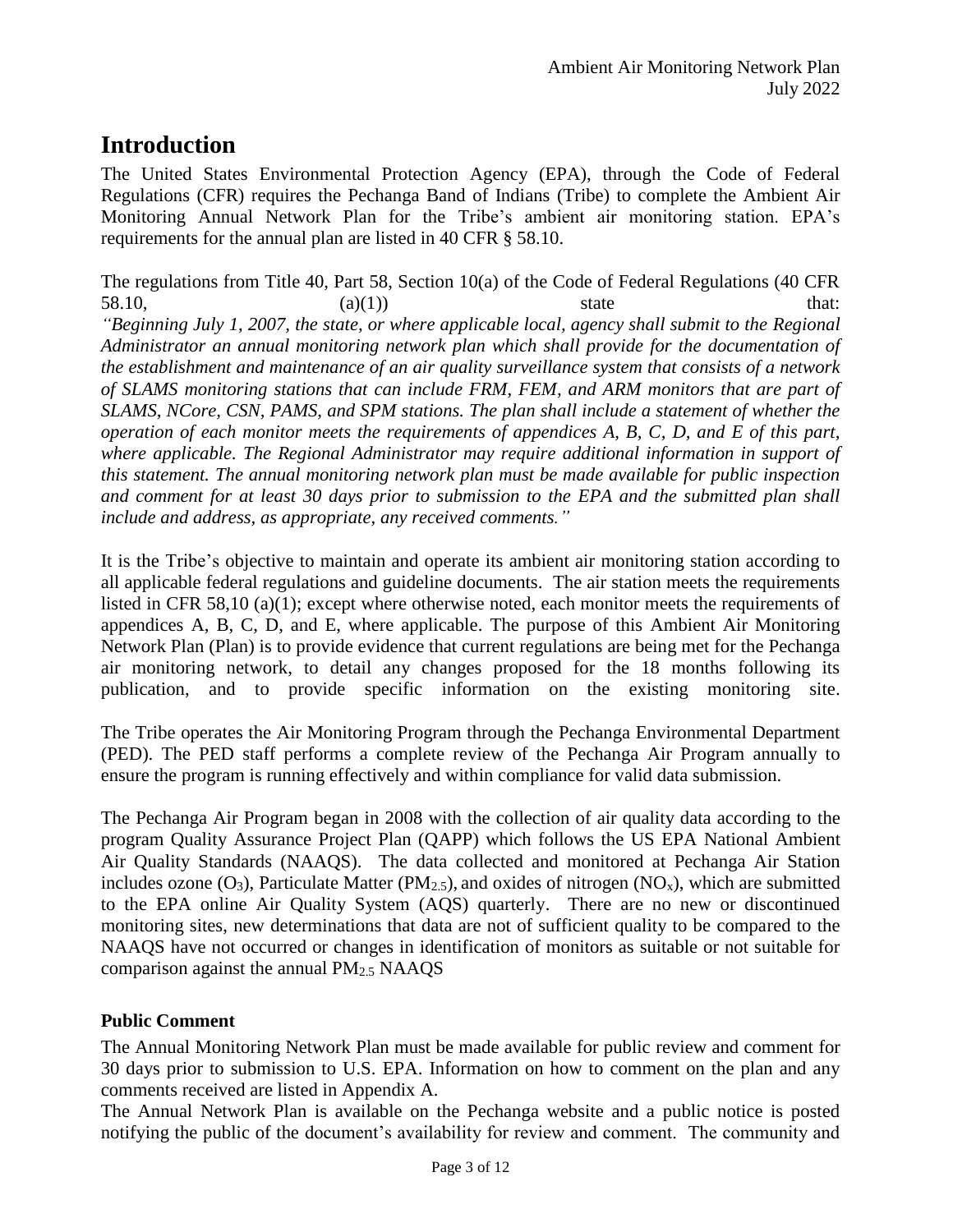public are able to access the report and submit written comments on the Plan. The state and local agencies are also able to access the plan for review and comment, including input on any changes to a PM<sub>2.5</sub> monitoring network that impacts the location of a violating PM<sub>2.5</sub> monitor. Any comments received by the PED are reviewed, documented and added to Plan, as applicable.

### **Network Design**

The Tribe has been operating its air monitoring station since 2008. The site is located on the Pechanga Indian Reservation (Reservation) on the southeastern boundary of the city of Temecula (Figure 1). The single air monitoring site collects data for multiple pollutants. Table 1 provides a list of monitoring locations, pollutants monitored and the EPA AQS site code. On April 3, 2015, the Environmental Protection Agency (EPA) took a final action to revise the boundaries of the Southern California air quality planning areas to designate the reservation of the Pechanga Band of Indians of the Pechanga Reservation, as a separate air quality planning area for the 1997 8-hour ozone National Ambient Air Quality Standard.



### **Figure 1 – Pechanga Air Station Location**

 **Air Quality Planning Area for the 2015 8-hour ozone National Ambient Air Quality Standard**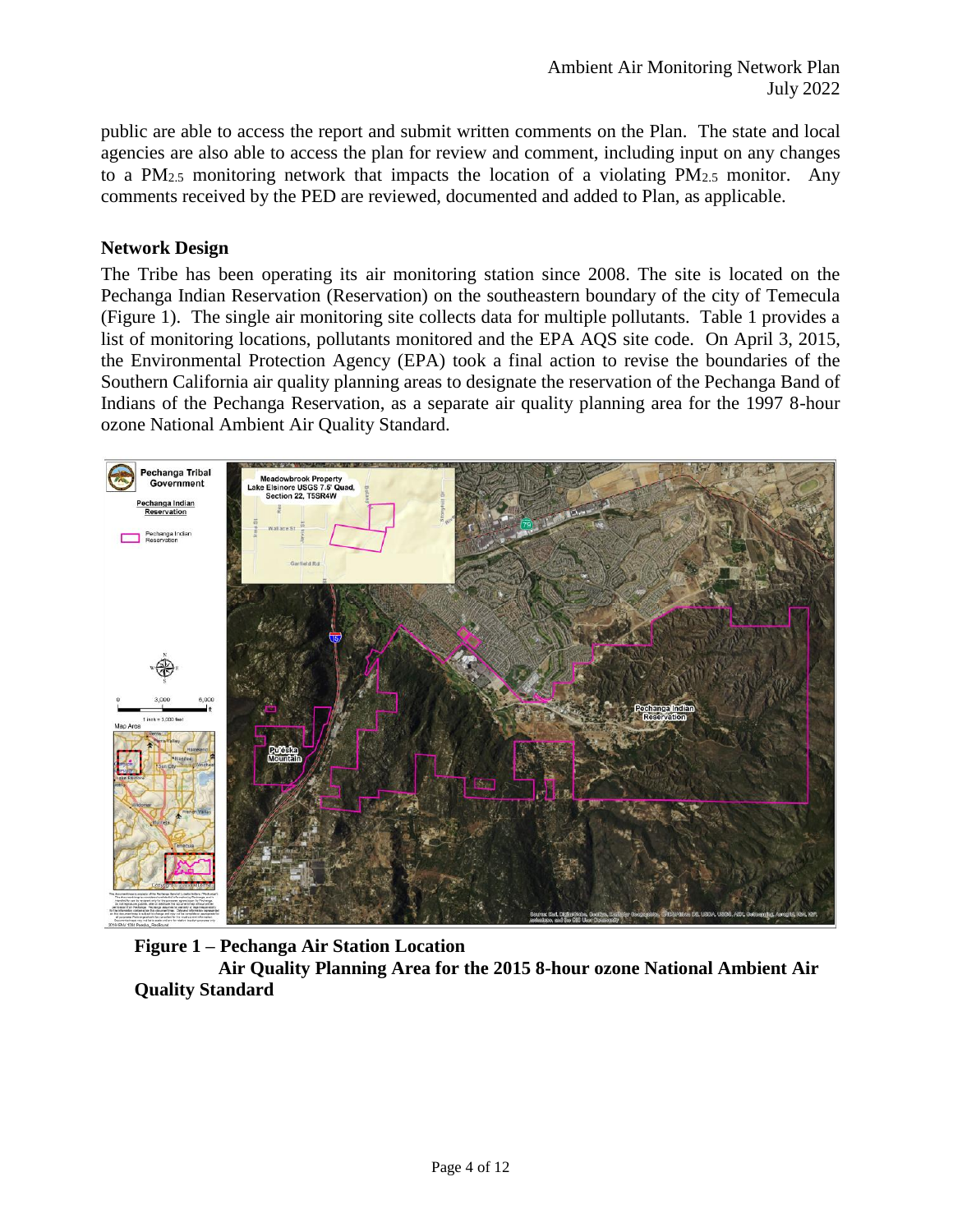| <b>Site Name</b>     | <b>AQS</b> Code | <b>Pollutants Monitored</b> |
|----------------------|-----------------|-----------------------------|
| Pechanga Air Station | TT-586-0009     | $\rm NO_2$                  |
|                      |                 | ( )ર                        |
|                      |                 | $PM_{2.5}$                  |

| Table 1 - Pechanga Air Station Pollutants Monitored |  |  |  |
|-----------------------------------------------------|--|--|--|
|-----------------------------------------------------|--|--|--|

### **Site Selection and Purpose**

The selection of the air monitoring site was based on the basic monitoring objectives listed below:

- determine representative concentrations and exposure in areas of population density;
- determine the highest concentrations of pollutants in an area based on topography and/or wind patterns;
- judge compliance with and/or progress made towards meeting the NAAOS;
- track pollution trends;
- determine general background concentration levels (The exact location of a site is most often dependent on the logistics of the area chosen for monitoring, such as site access, security and power availability); and,
- determine the welfare-related impacts in more rural and remote areas such as visibility impairment and effects on vegetation.

### **NAAQS Comparable**

40 CFR Part 58 Appendix B requires the identification of any sites that are suitable or not suitable for comparison against the 24-hour PM2.5 NAAQS as described in Section §58.30. Pechanga air station meets this NAAQS requirement.

### **Minimum Monitoring Requirements**

The Pechanga monitoring station meets the minimum monitoring requirements for all criteria pollutants  $O_3$ ,  $PM_{2.5}$ ,  $NO_2$  (Tables 2, 3, and 4). The data is certified annually, the last report which includes the APM 600 was submitted May 16, 2022, for the 2021 data.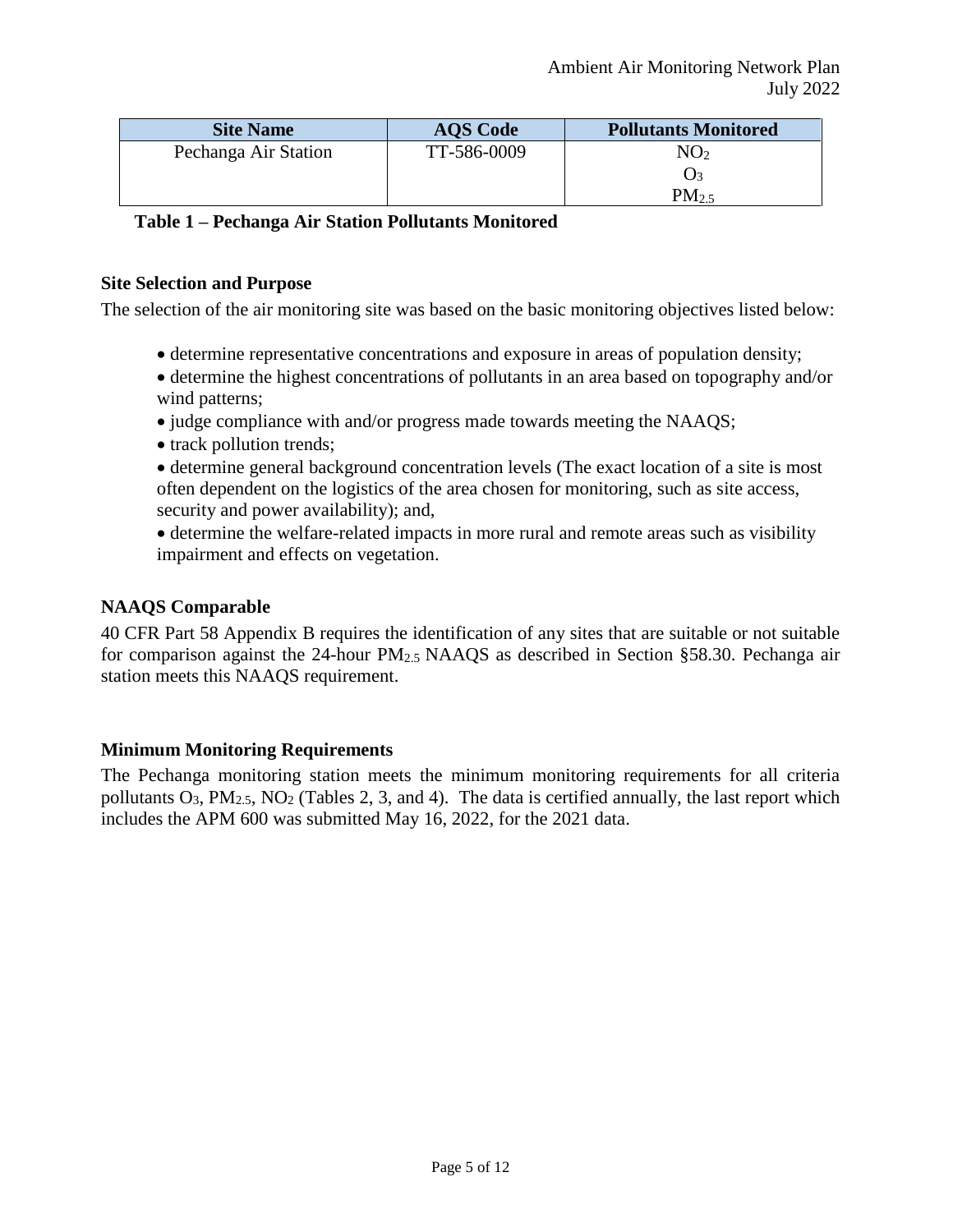### **Ozone**

 $\overline{a}$ 

Ground-level O<sub>3</sub>, or photochemical smog, is not emitted into the atmosphere as ozone, but rather is formed by the reactions of other pollutants. The primary pollutants entering into this reaction, Volatile Organic Compounds (VOCs) and oxides of nitrogen  $(NO<sub>x</sub>)$ , create ozone in the presence of sunlight (ultraviolet radiation).

Ozone exposure has been associated with increased susceptibility to respiratory infections, medication use, doctor and emergency department visits and hospital admissions for individuals with lung disease. Ozone exposure also increases the risk of premature death from heart and lung disease. Children are at increased risk from ozone because their lungs are still developing and they are more likely to have increased exposure since they are often active outdoors<sup>1</sup>.

In addition, cumulative ozone exposure can lead to reduced tree growth; visibly injured leaves and increased susceptibility to disease, damage from insects and harsh weather. These effects can have adverse impacts on ecosystems, including loss of species and changes to habitat quality, and water and nutrient cycles<sup>2</sup>.

| <b>Tribal Land</b> | <b>County</b>   | <b>County</b><br><b>Population</b><br>in July 1,<br>2021 (US)<br><b>Census</b><br>Bureau $)^1$ | <b>Annual</b><br><b>Design</b><br><b>Value</b><br>2019-2021<br>(ppm) | <b>Monitors</b><br><b>Required</b> | <b>Active</b><br><b>Monitors</b> | <b>Monitors</b><br><b>Needed</b> |
|--------------------|-----------------|------------------------------------------------------------------------------------------------|----------------------------------------------------------------------|------------------------------------|----------------------------------|----------------------------------|
| Pechanga Indian    | .Riverside-     | 4,653,105                                                                                      | .072                                                                 | $\mathbf{I}$                       | $\mathbf{1}$                     | $\boldsymbol{0}$                 |
| Reservation        | San             |                                                                                                |                                                                      |                                    |                                  |                                  |
|                    | Bernardino-     | 3,286,069                                                                                      |                                                                      |                                    |                                  |                                  |
|                    | Ontario,        |                                                                                                |                                                                      |                                    |                                  |                                  |
|                    | CA Metro        |                                                                                                |                                                                      |                                    |                                  |                                  |
|                    | Area            |                                                                                                |                                                                      |                                    |                                  |                                  |
|                    |                 |                                                                                                |                                                                      |                                    |                                  |                                  |
|                    | .San Diego-     |                                                                                                |                                                                      |                                    |                                  |                                  |
|                    | Chula           |                                                                                                |                                                                      |                                    |                                  |                                  |
|                    | Vista-          |                                                                                                |                                                                      |                                    |                                  |                                  |
|                    | Carlsbad,       |                                                                                                |                                                                      |                                    |                                  |                                  |
|                    | <b>CA</b> Metro |                                                                                                |                                                                      |                                    |                                  |                                  |
|                    | Area            |                                                                                                |                                                                      |                                    |                                  |                                  |

**Table 2 Minimum Monitoring Requirements for O<sup>3</sup>**

<sup>1</sup> 2021 is the most recent Census estimate available for download at Metropolitan and Micropolitan Statistical Areas Totals: 2020-2021 (census.gov)

The Pechanga air station is collecting ozone data to be used by the Tribe to make regulatory decisions in support of tribal sovereignty. The data are also collected for use by the community and for the Tribe to monitor NAAQS compliance. The data are submitted to AQS to demonstrate compliance with NAAQS and to support research by the community and regulatory agencies.

<sup>&</sup>lt;sup>1</sup> U.S. EPA. 2015. Ozone and Your Patients' Health Training for Health Care Providers. [\(http://www.epa.gov/apti/ozonehealth/population.html\)](http://www.epa.gov/apti/ozonehealth/population.html)

<sup>2</sup> U.S. EPA. 2015. Ground-level Ozone Ecosystem Effects. [\(http://www.epa.gov/groundlevelozone/ecosystem.html\)](http://www.epa.gov/groundlevelozone/ecosystem.html)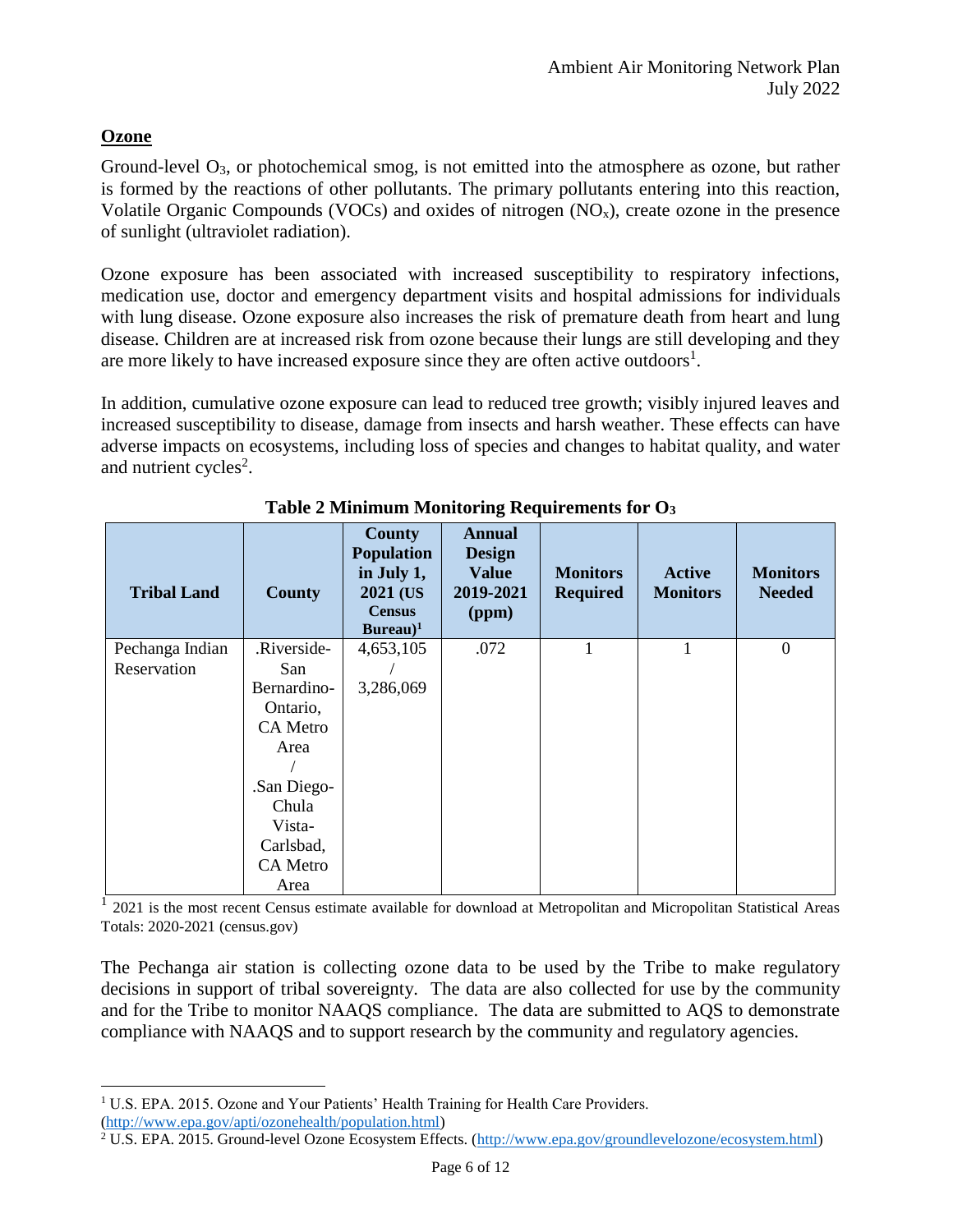The equipment used in the station is a Teledyne API T400 ozone analyzer which is used to measure continuous ambient concentrations of ozone  $(O_3)$ . The T400 operates on the principle that ozone (O3) molecules absorb UV light at a wavelength of 254 nm. The sample is drawn into the Model 49i through the sample bulkhead and is split into two gas streams. The two samples are then analyzed and averaged. This analyzer was designated by the EPA as an equivalent method for the monitoring of  $O<sub>3</sub>$ , (EQOA-0992-087).

The station has been using the Dr. Das datalogger since October 2016. The datalogger began collecting data on November 14, 2016. This software provides the  $O<sub>3</sub>$  data in 1-minute, hourly, 8hourly, and daily averages. The statistics that are calculated and presented in the  $O<sub>3</sub>$  data reports include: 1) maximum 1-hour average for the month; and, 2) maximum running 8-hour average for each day. Both are calculated per the method described in 40 CFR 50 Appendix I.

### **PM2.5**

Fine particulate matter with a diameter of 2.5 microns or less is created primarily from industrial processes and fuel combustion. These particles are breathed deeply into the lungs. Exposure to particle pollution is linked to a variety of significant health problems ranging from aggravated asthma to premature death in people with heart and lung disease<sup>3</sup>.

| <b>Tribal Land</b>             | <b>County</b>      | <b>County</b><br><b>Population</b><br>in July 1,<br>2020 (US<br><b>Census</b><br>Bureau) $1$ | <b>Annual</b><br><b>Design</b><br><b>Value</b><br>2019-<br>2021<br>$\mu$ g/m <sup>3</sup> | <b>Daily</b><br><b>Design</b><br><b>Value</b><br>$\mu$ g/m <sup>3</sup> | <b>Monitors</b><br><b>Required</b> | <b>Active</b><br><b>Monitors</b> | <b>Monitors</b><br><b>Needed</b> |
|--------------------------------|--------------------|----------------------------------------------------------------------------------------------|-------------------------------------------------------------------------------------------|-------------------------------------------------------------------------|------------------------------------|----------------------------------|----------------------------------|
| Pechanga Indian<br>Reservation | .Riverside-<br>San | 4,653,105                                                                                    | 5.9                                                                                       | 16                                                                      | $\overline{0}$                     | $\overline{2}$                   | $\theta$                         |
|                                | Bernardino-        | 3,286,069                                                                                    |                                                                                           |                                                                         |                                    |                                  |                                  |
|                                | Ontario,           |                                                                                              |                                                                                           |                                                                         |                                    |                                  |                                  |
|                                | CA Metro           |                                                                                              |                                                                                           |                                                                         |                                    |                                  |                                  |
|                                | Area               |                                                                                              |                                                                                           |                                                                         |                                    |                                  |                                  |
|                                |                    |                                                                                              |                                                                                           |                                                                         |                                    |                                  |                                  |
|                                | San Diego-         |                                                                                              |                                                                                           |                                                                         |                                    |                                  |                                  |
|                                | Chula<br>Vista-    |                                                                                              |                                                                                           |                                                                         |                                    |                                  |                                  |
|                                | Carlsbad,          |                                                                                              |                                                                                           |                                                                         |                                    |                                  |                                  |
|                                | CA Metro           |                                                                                              |                                                                                           |                                                                         |                                    |                                  |                                  |
|                                | Area               |                                                                                              |                                                                                           |                                                                         |                                    |                                  |                                  |

**Table 3 Minimum Monitoring Requirements for PM2.5**

The Pechanga air station is collecting  $PM_{2.5}$  data to be used by the Tribe to make regulatory decisions in support of tribal sovereignty. The data are also collected for use by the community and for the Tribe to monitor NAAQS compliance. The data are submitted to AQS to demonstrate compliance with NAAQS and to support research by the community and regulatory agencies. All sites are suitable for comparison against the annual  $PM_{2.5}NAAQS$ .

 $\overline{a}$ <sup>3</sup> AirNow. 2015. Particle Pollution (PM). (http://www.airnow.gov/index.cfm?action=aqibasics.particle)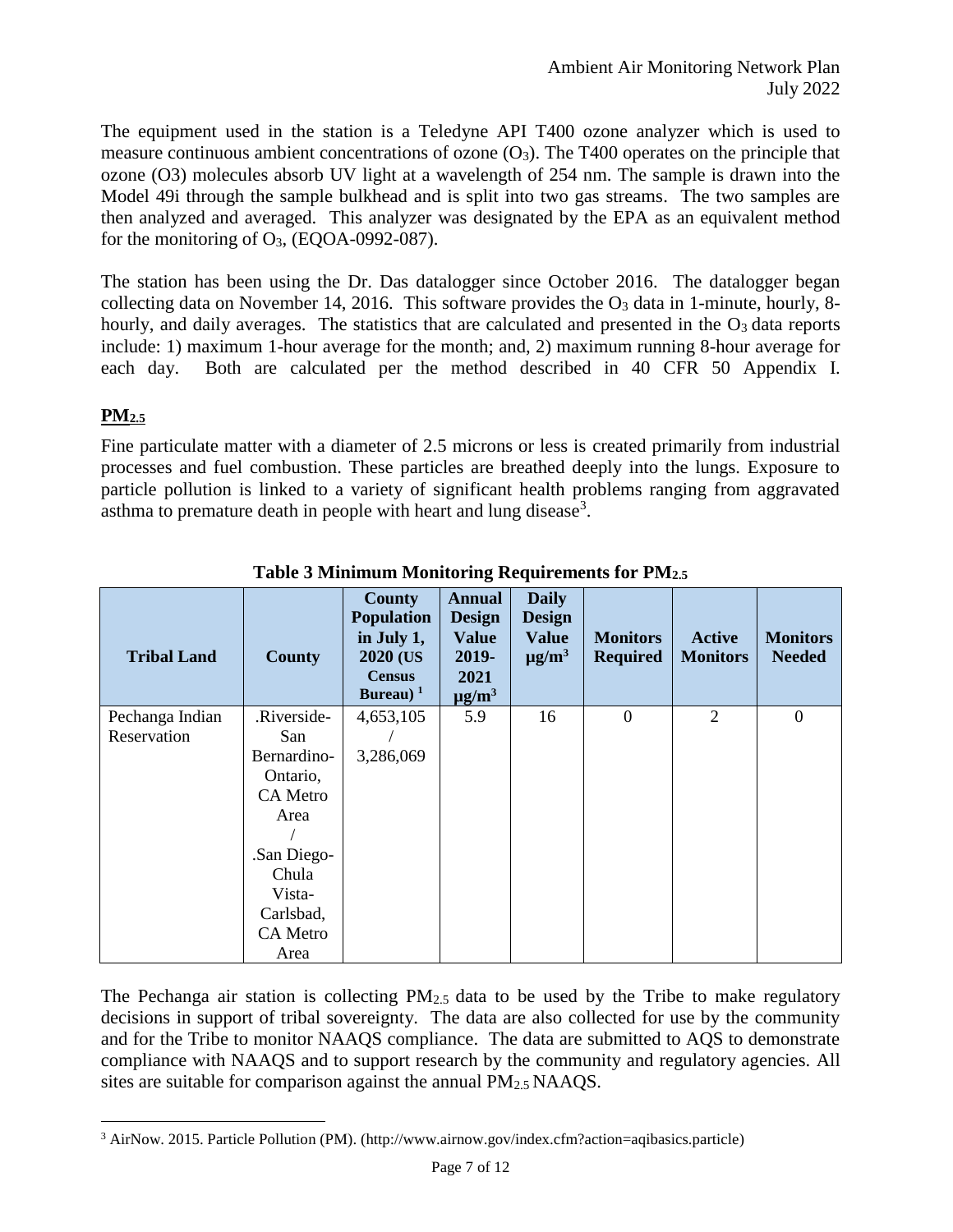The method used for the Beta Attenuation Monitor Model 1020 configured for  $PM_{2.5}$  Federal Equivalent Method (FEM) monitoring includes sampling of ambient air through a standard EPA PM<sup>10</sup> inlet head and a **Very Sharp Cut Cyclone (VSCC)** at a volumetric flow rate of 16.7l per minute. A Smart Heater attached to the inlet system, and controlled by relative humidity (RH) measured at the filter tape, minimizes positive artifact from water sorption in humid environments. Particles in the air stream are collected and measured on quartz fiber filter tape.  $PM_{2.5}$ concentrations and sampling attribute data are reported hourly for a 24-hour period, from midnight to midnight.

A collocated PM2.5 sampler at the air station is a Thermo Scientific Partisol Model 2000i. The Partisol 2000i Air Sampler was designed to conform to the U.S. EPA Federal Reference Method for fine particulate sampling. The hardware was designed to meet or exceed the requirements of CFR 40 Part 50. It is located 1.5 meters from the primary sampler, at a right angle to the prevailing southwest wind direction. Its sample inlet is nine meters above the ground, at the same height as the primary sampler. The Partisol 2000i sampler operates by splitting a  $PM_{10}$  sample stream into its fine  $(PM_{2,5})$  and coarse fractions (particles between 2.5 and 10 microns in size) using an U.S. EPA designed virtual impactor for the 2.5 micron cutpoint. The system collects particulate matter on two 47 mm diameter filters simultaneously. The sampler is operated for a 24 hour period, from midnight to midnight, once every 6 days, according to the national schedule<sup>4</sup>.

### **NO<sup>2</sup>**

NO<sup>2</sup> is a highly toxic, reddish brown gas that is created primarily from fuel combustion in industrial sources and vehicles. It creates an odorous haze that causes eye and sinus irritation, blocks natural sunlight, and reduces visibility.

| <b>Tribal</b><br>Land | <b>County</b>   | <b>County</b><br><b>Population</b><br>in July 1,<br>2019 (US<br><b>Census</b><br>Bureau) $1$ | <b>Annual</b><br><b>Design</b><br><b>Value</b><br>2019-2021<br>(ppm) | <b>Monitors</b><br><b>Required</b> | <b>Active</b><br><b>Monitors</b> | <b>Monitors</b><br><b>Needed</b> |
|-----------------------|-----------------|----------------------------------------------------------------------------------------------|----------------------------------------------------------------------|------------------------------------|----------------------------------|----------------------------------|
| Pechanga              | .Riverside-     | 4,653,105                                                                                    | 17                                                                   | $\overline{0}$                     | 1                                | $\boldsymbol{0}$                 |
| Indian                | San             |                                                                                              |                                                                      |                                    |                                  |                                  |
| Reservation           | Bernardino-     | 3,286,069                                                                                    |                                                                      |                                    |                                  |                                  |
|                       | Ontario,        |                                                                                              |                                                                      |                                    |                                  |                                  |
|                       | <b>CA Metro</b> |                                                                                              |                                                                      |                                    |                                  |                                  |
|                       | Area            |                                                                                              |                                                                      |                                    |                                  |                                  |
|                       |                 |                                                                                              |                                                                      |                                    |                                  |                                  |
|                       | .San Diego-     |                                                                                              |                                                                      |                                    |                                  |                                  |
|                       | Chula           |                                                                                              |                                                                      |                                    |                                  |                                  |
|                       | Vista-          |                                                                                              |                                                                      |                                    |                                  |                                  |
|                       | Carlsbad,       |                                                                                              |                                                                      |                                    |                                  |                                  |
|                       | <b>CA</b> Metro |                                                                                              |                                                                      |                                    |                                  |                                  |
|                       | Area            |                                                                                              |                                                                      |                                    |                                  |                                  |

**Table 4 Minimum Monitoring Requirements for NO<sup>2</sup>**

 $\overline{a}$ <sup>4</sup> U.S. EPA. 2015. Nitrogen Dioxide Health. (http://www.epa.gov/airquality/nitrogenoxides/health.html)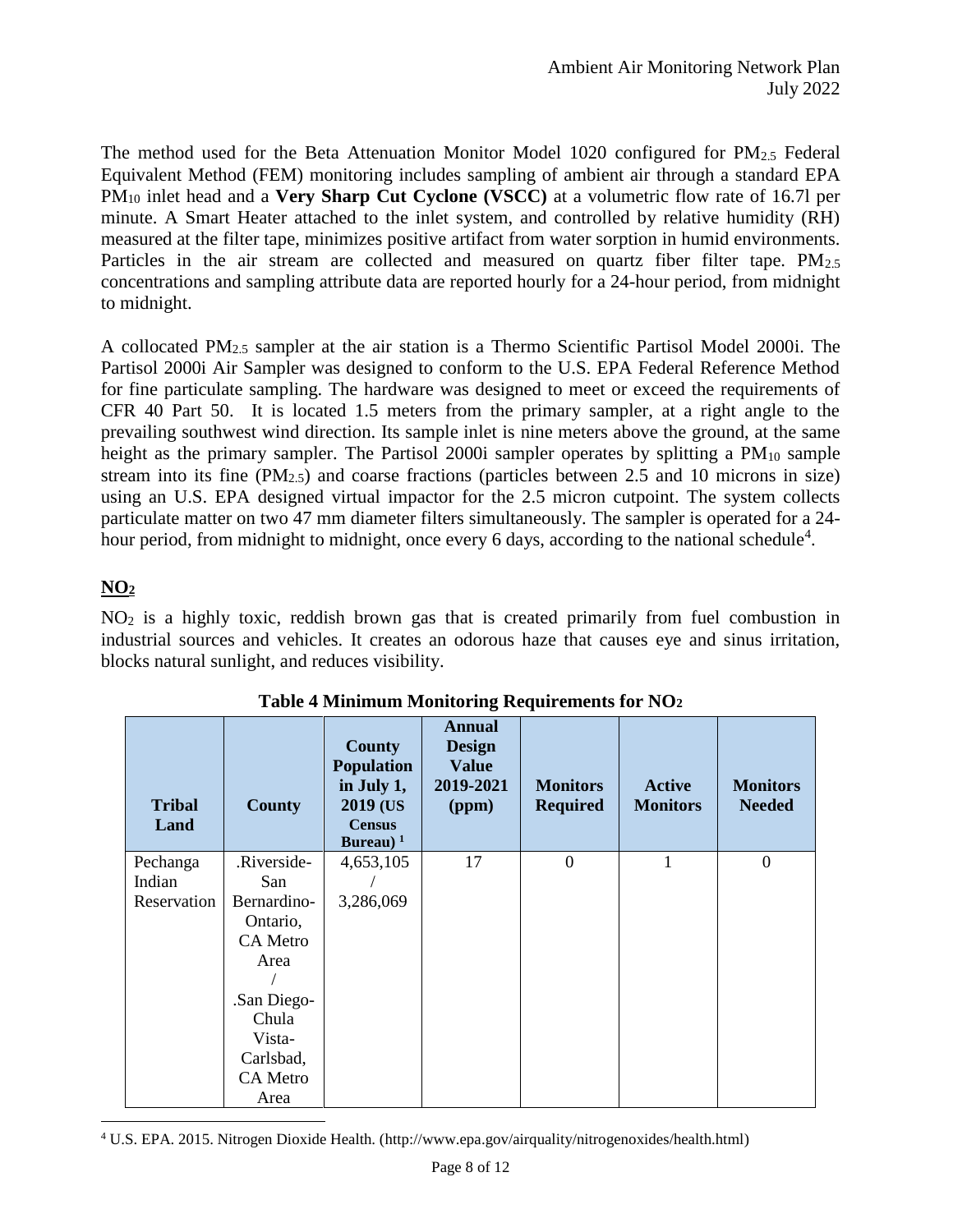The Pechanga air station is collecting  $NO<sub>2</sub>$  data to be used by the Tribe to make regulatory decisions in support of tribal sovereignty. The data are also collected for use by the community and for the Tribe to monitor NAAQS compliance. The data are submitted to AQS to demonstrate compliance with NAAQS and to support research by the community and regulatory agencies.

The air program uses a Teledyne Model T200 Nitrogen Oxides Analyzer which uses chemiluminescence detection, coupled with state-of-the-art microprocessor technology to provide the sensitivity, stability and ease of use needed for ambient or dilution CEM monitoring requirements of nitric oxide (NO), nitrogen dioxide  $(NO<sub>2</sub>)$  and the total nitrogen oxides  $(NO<sub>X</sub>)$ This analyzer was designated by the EPA as an reference method for the monitoring of  $NO<sub>2</sub>$ , as method RFNA-1104-099.

The station uses a datalogger, DR. DAS, and associated software which provides the  $NO<sub>x</sub>$  data in 1-minute, hourly, 8-hourly, and daily averages. The data are then processed and averaged for comparisons to federal ambient air quality standards. The statistics that are calculated and presented in the NOx data reports are: 1) maximum 1-hour average for each day; 2) maximum 1 hour average for the month; and 3) the annual mean.

### **Meteorological Instruments**

The purposes of the meteorological measurements at the Pechanga air station are to provide local information to the Tribe and to assist in providing characterizations of regional-scale meteorological patterns in conjunction with the air quality measurements.

The station uses the Vaisala WXT520 equipment to collect meteorological data, with the exception of the precipitation, for data validation. The equipment uses specific data collection and analysis methods. They are as follows:

**For wind speed**: the WXT520 uses Vaisala WINDCAP® sensor technology in wind measurement. The wind sensor has an array of three equally spaced ultrasonic transducers on a horizontal plane. Wind speed and wind directions are determined by measuring the time it takes the ultrasound to travel from each transducer to the other two. The wind sensor measures the transit time (in both directions) along the three paths established by the array of transducers. This transit time depends on the wind speed along the ultrasonic path. For zero wind speed, both the forward and reverse transit times are the same. With wind along the sound path, the up-wind direction transit time increases and the down-wind transit time decreases. The wind speed is calculated from the measured transit times using the formula.

**For precipitation**: For rain data the station uses the Ecotech Rainmaster 1000 Tipping Bucket rain gauge. Each unit consists of a collector funnel with leaf filter, an integrated measurement mechanism and an outer enclosure with quick release fasteners. The bucket tips when precipitation of 0.01 inch, 0.2mm or 0.5mm has been collected. Each tip activates a reed switch closure which is detected by a data logger. The rainwater can be collected in a bottle located beneath the rain gauge for sample verification or further analysis.

**For pressure, temperature, and humidity measurement**: WXT520 uses the measurement principle of the pressure, temperature, and humidity sensors. Measurement is based on an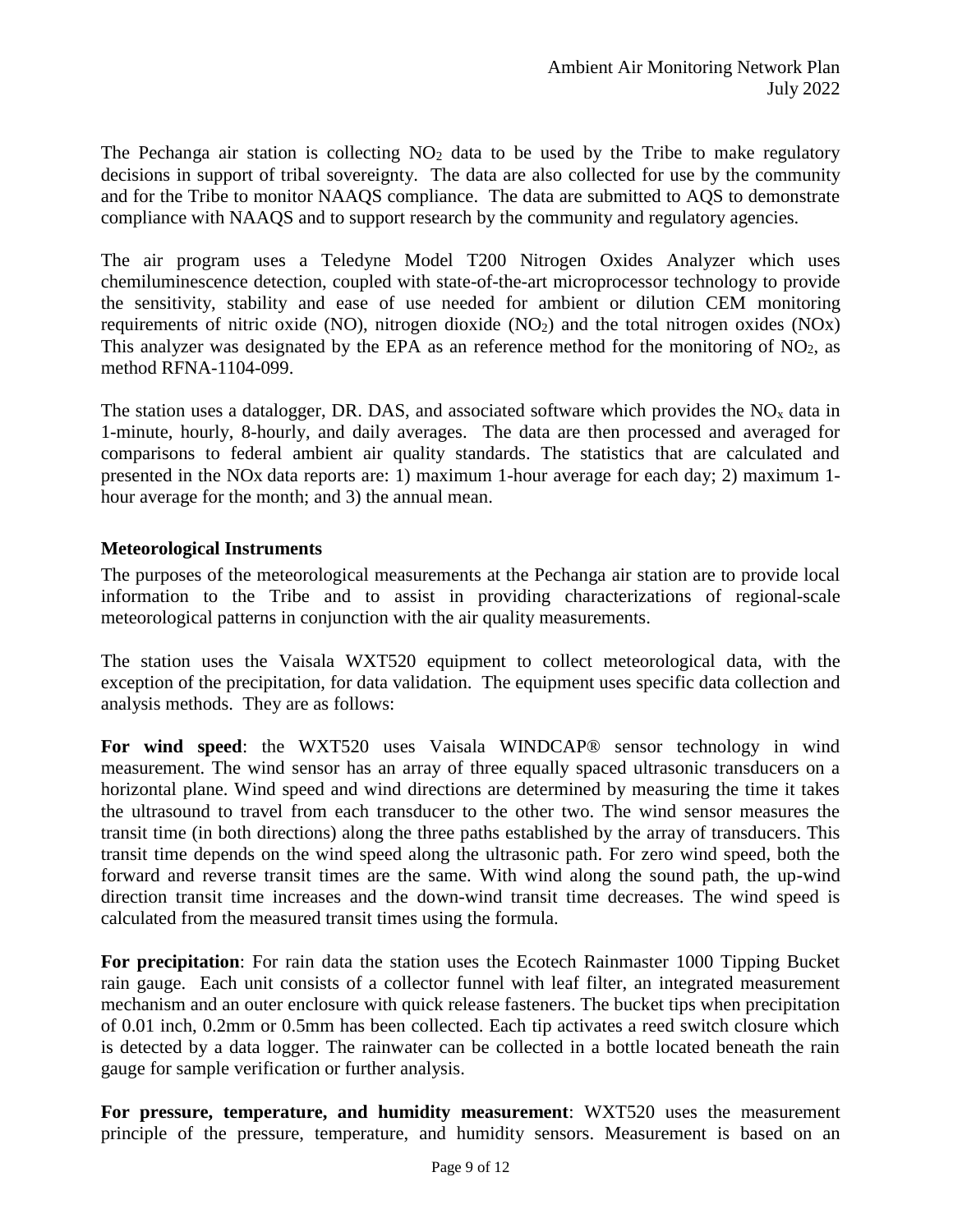advanced RC oscillator and two reference capacitors against which the capacitance of the sensors is continuously measured. The microprocessor of the transmitter performs compensation for the temperature dependency of the pressure and humidity sensors.

### **Data Availability**

Data is submitted to EPA through the AQS and the data can be accessed through the system. The types of data submitted to AQS include the hourly values for the continuous monitors, the FRM data, the precision checks and 1-point QC checks. The department annually reviews the data and submits a letter and data certification to EPA for the Annual Data Certification requirement. Currently, the PED makes data available to Pechanga Tribal Members upon request.

### **Monitoring Objectives.**

The ambient air monitoring networks must be designed to meet three basic monitoring objectives. These basic objectives are listed below. The appearance of any one objective in the order of this list is not based upon a prioritized scheme. Each objective is important and must be considered individually:

- (a) Provide air pollution data to the general public in a timely manner. The Pechanga Air program makes their data available through AQS. The data are uploaded into the AQS quarterly.
- (b) The Pechanga air program will work to capture data to meet compliance with NAAQS standards and emissions strategy development. Data from monitors of various types can be used in the development of attainment and maintenance plans.
- (c) The Pechanga Air Program submits information to AQS which can be accessed for the purpose of support for air pollution research studies.

## **Detailed Site Information**

### **Site Name: Pechanga**

The Pechanga ambient air monitoring station was established in the spring of 2008 in order to represent neighborhood-scale air quality. It is located at the Pechanga Government Center. On April 3, 2015 EPA designated the Pechanga Reservation as a separate air quality planning area for the 1997 8-hour ozone National Ambient Air Quality Standard (NAAQS).

#### **Recent or Proposed Changes**

The Pechanga Air Program anticipates continuing the current program that is in place. The department is planning to install a second Ozone monitor on the reservation. This monitor will collect data for the tribe and the data will be used for comparison. The program will continue to monitor and maintain the level of technical and professional proficiency as a designated separate air quality planning area for the 1997 8-hour ozone NAAQS.

The program is continuing to research the location for the second station. Due to the COVID-19 pandemic, the process has been delayed over the year. . The general location will be on the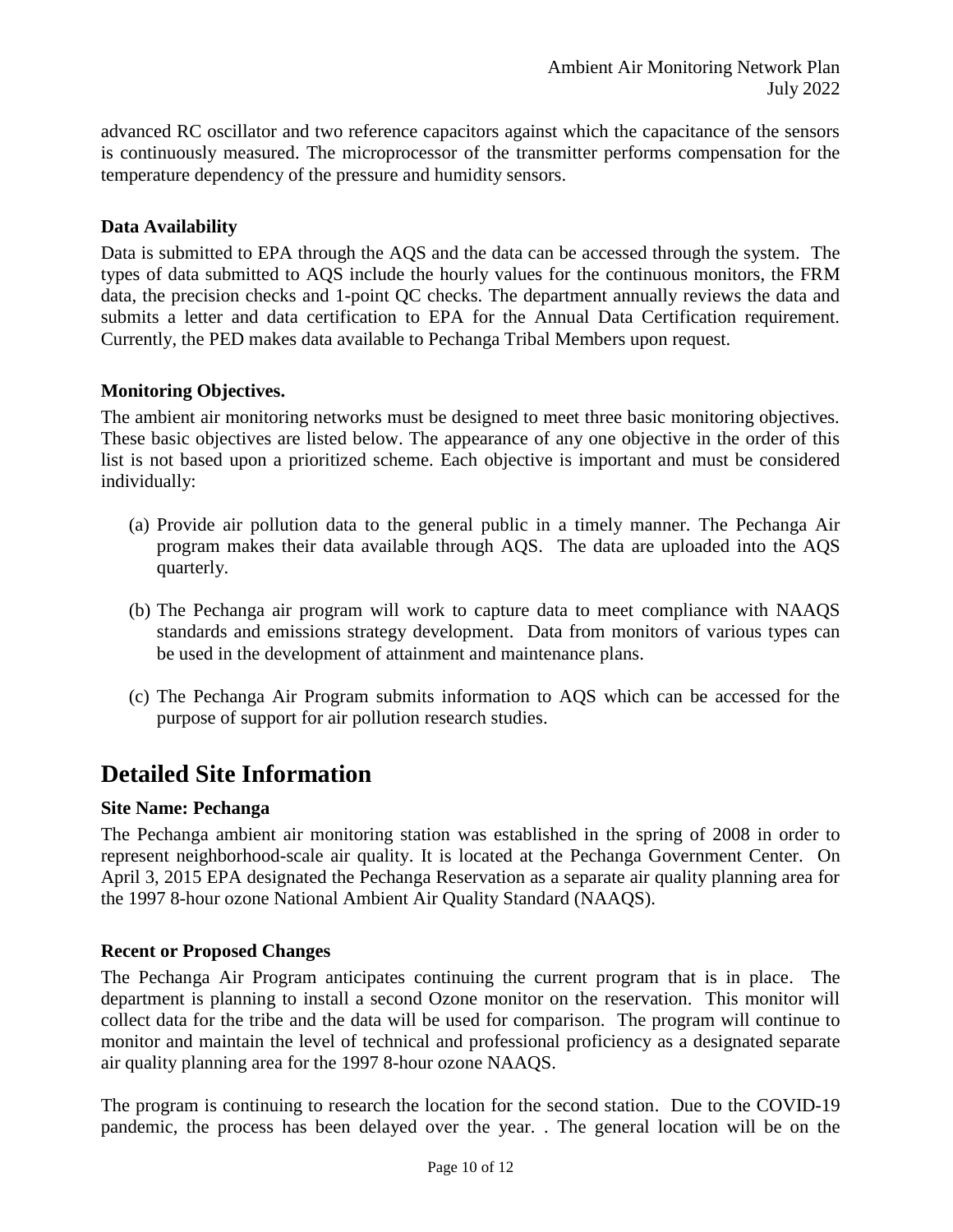Reservation, most likely the western side, and the exact location is still in discussion. The Pechanga Air Program will continue to monitor and maintain the equipment and data; the program will be evaluated annually to comply with federal regulations and other regulations that may apply.

| <b>Site Name</b>                  | Pechanga                                                                            |                                                      |                                  |                             |  |
|-----------------------------------|-------------------------------------------------------------------------------------|------------------------------------------------------|----------------------------------|-----------------------------|--|
| AQS ID                            | TT-586-0009                                                                         |                                                      |                                  |                             |  |
| <b>GPS</b> coordinates            | 33°26'52.37"N                                                                       |                                                      |                                  |                             |  |
|                                   | 117° 5'19.30"W                                                                      |                                                      |                                  |                             |  |
| Location                          |                                                                                     | Pechanga Government Center, Pechanga Reservation     |                                  |                             |  |
| <b>Address</b>                    |                                                                                     | 12705 Pechanga Road, Temecula, CA 92593              |                                  |                             |  |
| Counties                          | Riverside and San Diego                                                             |                                                      |                                  |                             |  |
| Distances to roads                | Pechanga Road: 57meters                                                             |                                                      |                                  |                             |  |
|                                   | Pechanga Parkway: 1,075 meters                                                      |                                                      |                                  |                             |  |
|                                   | Pala Road: 608 meters                                                               |                                                      |                                  |                             |  |
|                                   | I-15: 4.6 kilometers                                                                |                                                      |                                  |                             |  |
| <b>Traffic counts</b>             |                                                                                     | Pechanga Road: no data (road is within Reservation)  |                                  |                             |  |
|                                   |                                                                                     | Pechanga Parkway: 33,290ADT (2019 data) <sup>1</sup> |                                  |                             |  |
|                                   |                                                                                     | Pechanga Parkway north of Deer Hollow Way: 15,680    |                                  |                             |  |
|                                   | $(2019 \text{ data})^1$                                                             |                                                      |                                  |                             |  |
|                                   | I-15: 97000 ADT (2021data) <sup>2</sup>                                             |                                                      |                                  |                             |  |
|                                   | <sup>1</sup> (https://temeculaca.gov/DocumentCenter/View/209/Traffic-Count-Summary- |                                                      |                                  |                             |  |
|                                   | $PDF?bidId=$                                                                        |                                                      |                                  |                             |  |
|                                   | $^{2}$ (https://dot.ca.gov/programs/traffic-operations/census)                      |                                                      |                                  |                             |  |
| Groundcover                       | Paved from east to north; vegetated from south to west                              |                                                      |                                  |                             |  |
| Representative Area               | Pechanga Band of Indians Reservation-Riverside and San Diego County,                |                                                      |                                  |                             |  |
|                                   | Temecula, CA Suburban/Rural.                                                        |                                                      |                                  |                             |  |
| Pollutant, Parameter Occurrence   | <b>Ozone</b>                                                                        | PM <sub>2.5</sub>                                    | PM <sub>2.5</sub> FRM            | NO <sub>2</sub>             |  |
|                                   |                                                                                     |                                                      |                                  |                             |  |
| Code (POC)                        | $\mathbf{1}$                                                                        | $\mathbf{1}$                                         | $\overline{2}$                   | $\mathbf{1}$                |  |
| Primary / QA Collocated / Other   | Primary                                                                             | Primary                                              | Collocated                       | Primary                     |  |
| Parameter Code                    | 44201                                                                               | 88101                                                | 88101                            | 42602                       |  |
| Site Type                         | General                                                                             | General                                              | General                          | General                     |  |
|                                   | background                                                                          | background                                           | background                       | background                  |  |
| <b>Monitor Type</b>               | <b>SLAMS</b>                                                                        | <b>SLAMS</b>                                         | <b>SLAMS</b>                     | <b>SLAMS</b>                |  |
| <b>Network Affiliation</b>        | Pechanga                                                                            | Pechanga                                             | Pechanga                         | Pechanga                    |  |
| <b>Method Code</b>                | 087                                                                                 | 170                                                  | 143                              | 099                         |  |
| FRM / FEM / ARM / Other           | <b>FEM</b>                                                                          | <b>FEM</b>                                           | <b>FRM</b>                       | <b>FEM</b>                  |  |
| <b>Collecting Agency</b>          | Pechanga Band                                                                       | Pechanga Band                                        | Pechanga Band                    | Pechanga Band               |  |
| <b>Analytical Lab</b>             | <b>NA</b>                                                                           | N/A                                                  | <b>IML</b> Air Science           | <b>NA</b>                   |  |
|                                   |                                                                                     |                                                      | 555 Absaraka Street              |                             |  |
|                                   |                                                                                     |                                                      | Sheridan, WY 82801               |                             |  |
| <b>Reporting Agency</b>           | Pechanga Band                                                                       | Pechanga Band                                        | Pechanga Band                    | Pechanga Band               |  |
| Spatial scale                     | Neighborhood                                                                        | Neighborhood                                         | Neighborhood                     | Neighborhood                |  |
| <b>Monitoring Start Date</b>      | June 9, 2008                                                                        | August 12, 2008                                      | August 12, 2008                  | July 25, 2008               |  |
| <b>Current Sampling Frequency</b> | Continuous                                                                          | Continuous                                           | $1$ in $6$                       | Continuous                  |  |
| Sampling method                   | Photometric                                                                         | <b>Beta Attenuation</b>                              | <b>Beta Attenuation</b>          | Chemiluminescent            |  |
|                                   | EQOA-0992-                                                                          | EQPM-0308-                                           | EQPS-0509-177                    | RFNA-1292-090               |  |
|                                   | 087                                                                                 | 170                                                  |                                  |                             |  |
| Analysis method                   | N/A                                                                                 | N/A                                                  | N/A                              | N/A                         |  |
| Start date<br>Operation schedule  | June 9, 2008<br>Continuous                                                          | August 12, 2008<br>Continuous                        | August 12, 2008<br>$1$ in 6 coll | July 25, 2008<br>Continuous |  |

### **Table 6: Pechanga Air Network Site Information**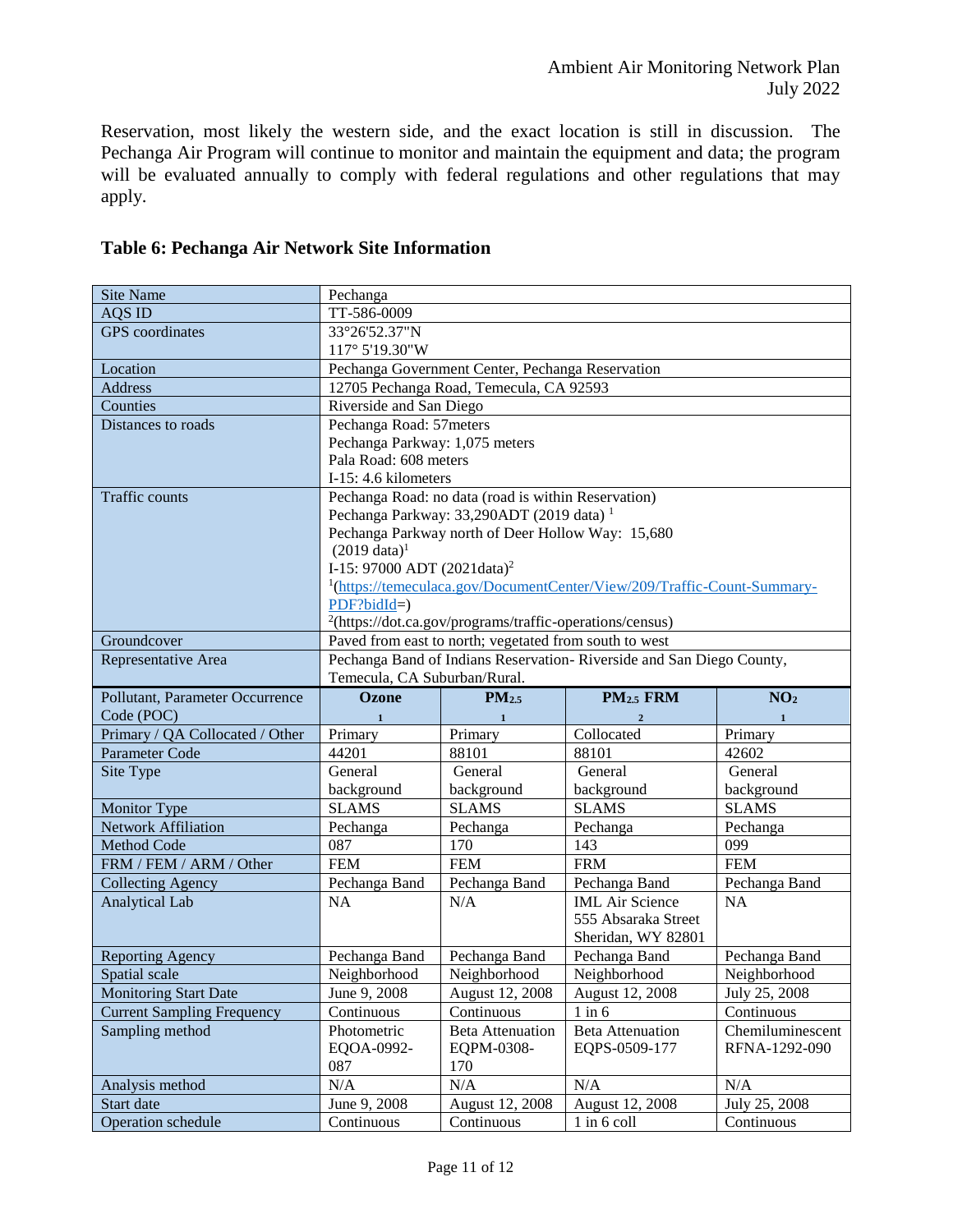| Sampling season                                                                              | Year round                                           | Year round                                           | Year round                                        | Year round                                        |
|----------------------------------------------------------------------------------------------|------------------------------------------------------|------------------------------------------------------|---------------------------------------------------|---------------------------------------------------|
| Probe height <sup>†</sup>                                                                    | 1.26 meters                                          | 2.6 meters                                           | 2.03 meters                                       | 1.26 meters                                       |
| Distance from supporting<br>structure                                                        | 1.3 meters                                           | 2.5 meters                                           | 2.4 meters                                        | 1.3 meters                                        |
| Distance from obstructions on<br>roof                                                        | 16.15 meters<br>horizontal<br>2.5 meters<br>vertical | 17.07 meters<br>horizontal<br>2.5 meters<br>vertical | 15.24 meters<br>horizontal<br>2.5 meters vertical | 16.15 meters<br>horizontal<br>2.5 meters vertical |
| Distance from obstructions not<br>on roof                                                    | 50.3 meters<br>Horizontal<br>3 meters<br>Vertical    | 50.3 meters<br>Horizontal<br>3 meters<br>Vertical    | 50.3 meters<br>Horizontal<br>3 meters<br>Vertical | 50.3 meters<br>Horizontal<br>3 meters<br>Vertical |
| Distance from tree dripline                                                                  | 50.3 meters                                          | 50.3 meters                                          | 50.3 meters                                       | 50.3 meters                                       |
| Distance to furnace or incinerator<br>flue                                                   | N/A                                                  | N/A                                                  | N/A                                               | N/A                                               |
| Distance between collocated<br>monitors                                                      | N/A                                                  | N/A                                                  | 1 meter                                           | N/A                                               |
| Unrestricted airflow                                                                         | $\overline{360^\circ}$                               | $360^\circ$                                          | $360^\circ$                                       | $360^\circ$                                       |
| Probe material                                                                               | Teflon                                               | Teflon                                               | N/A                                               | Teflon                                            |
| Residence time for reactive gases<br>NO/NO2/NOy, SO2, O3; PAMS:<br>VOCs, Carbonyls (seconds) | 5.80                                                 | N/A                                                  | N/A                                               | 8.90                                              |
| Will there be changes within the<br>next 18 months?                                          | N <sub>o</sub>                                       | N <sub>o</sub>                                       | N <sub>o</sub>                                    | N <sub>o</sub>                                    |
| Is it suitable for comparison<br>against the annual $PM_{2.5}$ ?                             | N/A                                                  | Yes                                                  | N <sub>o</sub>                                    | N/A                                               |
| Frequency of flow rate<br>verification for manual PM<br>samplers audit                       | N/A                                                  | N/A                                                  | Monthly                                           | N/A                                               |
| Frequency of flow rate<br>verification for automated PM<br>analyzers audit                   | N/A                                                  | Monthly                                              | N/A                                               | N/A                                               |
| Frequency of one-point QC<br>check (gaseous)                                                 | weekly                                               | N/A                                                  | N/A                                               | weekly                                            |
| <b>Last Annual Performance</b><br>Evaluation (gaseous)                                       | 11/19/2021                                           | N/A                                                  | N/A                                               | 11/19/2021                                        |
| Last two semi-annual flow rate<br>audits for PM monitors                                     | N/A                                                  | 7/15/21<br>11/19/2021                                | 7/15721<br>11/19/21                               | N/A                                               |

† Height listed is distance from roof. Equipment is mounted on roof of Government Center building, 7.8 meters above ground level.

| Site Name              | Pechanga          |                       |                      |                      |
|------------------------|-------------------|-----------------------|----------------------|----------------------|
| Meteorological         | <b>Wind Speed</b> | <b>Wind Direction</b> | <b>Ambient Temp</b>  | <b>Rel. Humidity</b> |
| Manufacturer           | Vaisala           | Vaisala               | Vaisala              | Vaisala              |
| Model                  | <b>WXT520</b>     | <b>WXT520</b>         | <b>WXT520</b>        | <b>WXT520</b>        |
| Range                  | $0.4$ to 50.0 m/s | 000 to $360^{\circ}$  | $-10.0$ to 50.0 °C   | 0-100% RH            |
| Analysis method        | Automatic         | Automatic             | <b>RC</b> Oscillator | <b>RC</b> Oscillator |
|                        | Sensor and        | Sensor and            |                      |                      |
|                        | Formulation       | Formulation           |                      |                      |
| Start date             | April 27, 2015    | April 27, 2015        | April 27, 2015       | April 27, 2015       |
| Height above ground    | 11 meters         | 11 meters             | 9 meters             | 9 meters             |
| Vertical distance from | 3.3 meters        | 3.3 meters            | 1.5 meters           | 1.5 meters           |
| supporting structure   |                   |                       |                      |                      |
|                        |                   |                       |                      |                      |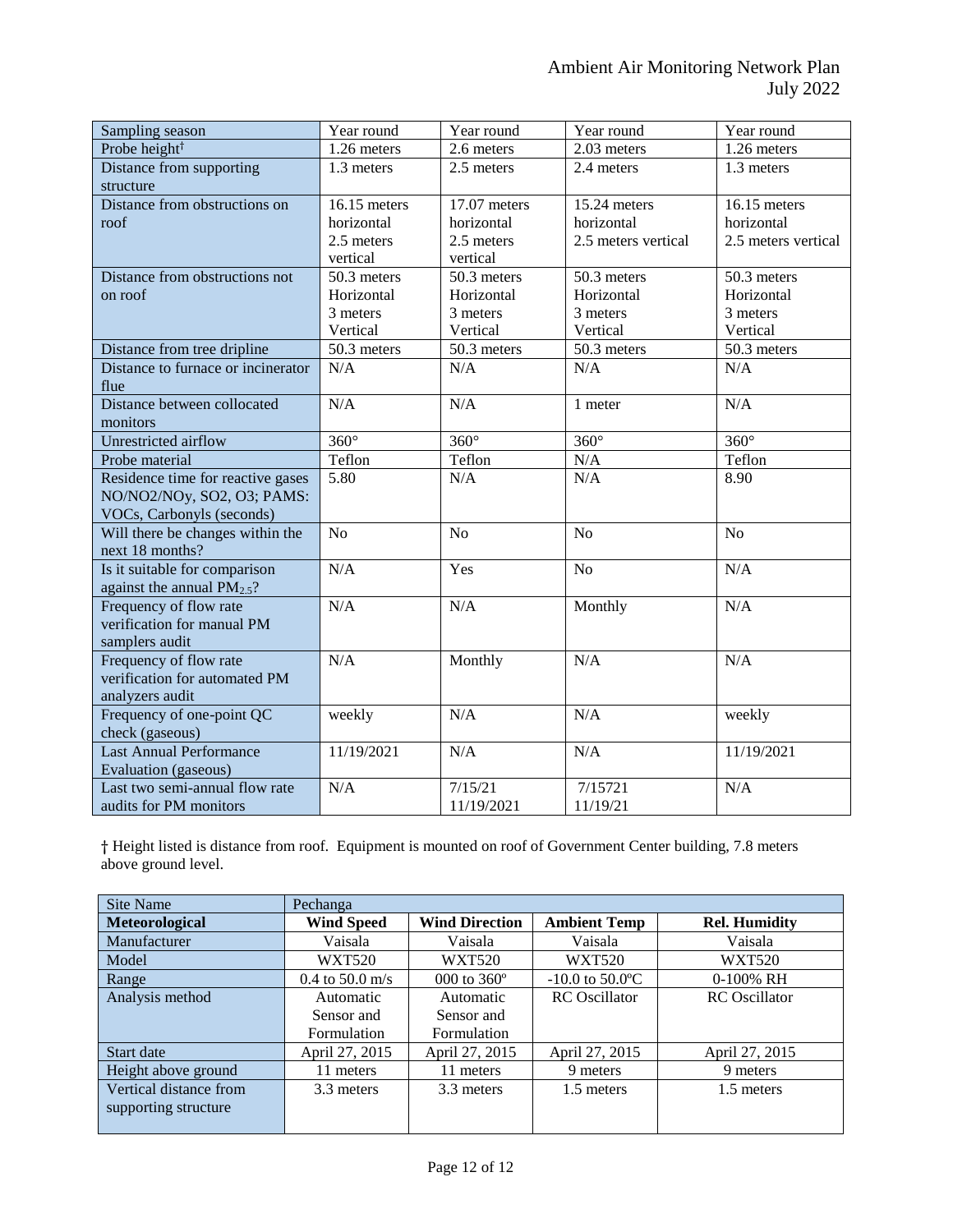| Horizontal distance from<br>supporting structure | N/A           | N/A           | N/A           | N/A           |
|--------------------------------------------------|---------------|---------------|---------------|---------------|
| Distance from obstructions<br>on roof            | 16 meters     | 16 meters     | 16 meters     | 16 meters     |
| Distance from obstructions                       | 50 meters/ SW | 50 meters/ SW | 50 meters/ SW | 50 meters/ SW |
| not on roof                                      |               |               |               |               |
| Unrestricted airflow                             | $360^\circ$   | $360^\circ$   | $360^\circ$   | $360^\circ$   |

| <b>Site Name</b>         | Pechanga             |                        |                      |  |
|--------------------------|----------------------|------------------------|----------------------|--|
| Meteorological           | <b>Precipitation</b> | <b>Solar Radiation</b> | <b>Pressure</b>      |  |
| Manufacturer             | Ecotech              | Middleton              | Vaisala              |  |
| Model                    | Rainmaster 1000      | <b>SK01-D2</b>         | <b>WXT520</b>        |  |
| Range                    | N/A                  | 0 to 1400 wt/ $m^2$    | 600 to 800           |  |
|                          |                      |                        | mm Hg                |  |
| Analysis method          | Tipping bucket       | Differential           | <b>RC</b> Oscillator |  |
|                          |                      | thermopile             |                      |  |
| Start date               | December 28,         | April 27, 2015         | April 27, 2015       |  |
|                          | 2018                 |                        |                      |  |
| Height above ground      | 8 meters             | 8 meters               | 5 meters             |  |
| Vertical distance from   | 3.3 meters           | 3.3 meters             | 1.5 meters           |  |
| supporting structure     |                      |                        |                      |  |
| Horizontal distance from | N/A                  | N/A                    | N/A                  |  |
| supporting structure     |                      |                        |                      |  |
| Distance from            | 16 meters            | 16 meters              | 16 meters            |  |
| obstructions on roof     |                      |                        |                      |  |
| Distance from            | 16 meters            | 16 meters              | 16 meters            |  |
| obstructions not on roof |                      |                        |                      |  |
| Unrestricted airflow     | $360^\circ$          | $360^\circ$            | $360^\circ$          |  |